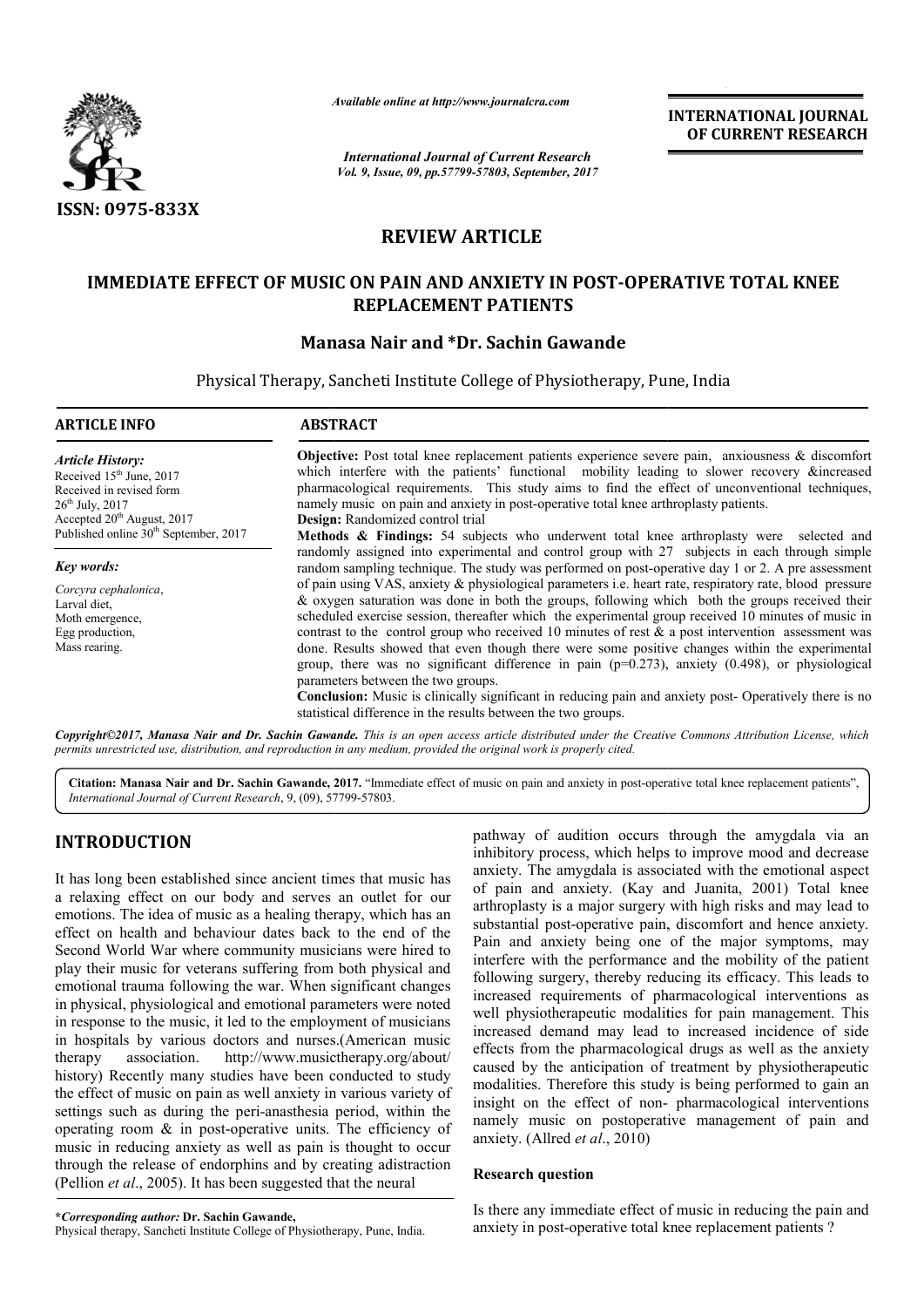**Hypothesis:** There is an immediate effect of music in reducing the pain and anxiety in post-operative total knee replacement patients.

**Null hypothesis:** There is no immediate effect of music in reducing pain and anxiety in post-operative total knee replacement patients.

### **Aim and objectives**

#### **Aim:**

To study the immediate effect of music on pain and anxiety as well as physiological parameters in post-operative total knee replacement patients in the initial two days.

## **Objectives:**

- (1) To assess the pre and post immediate effect of music on pain in total knee replacement patients on post-operative day 1or 2 in group A (experimental group).
- (2) To study the immediate effect of music on anxiety in total knee replacement patients on post-operative day 1 or 2 in group A.
- (3) To study the immediate effect of music on physiological parameters such as heart rate, respiratory rate, mean arterial blood pressure and oxygen saturation in total knee replacement patients on post-operative day 1 or 2 in group A.
- (4) To assess the pre and post effect of rest on pain, anxiety, physiological parameters in group B (control group).
- (5) To compare the results obtained of both the groups.

#### **Method and methodology**

#### *Study design*

The study performed is a Randomized Control Trial. It is a parallel study performed between two groups i.e. control group & experimental group with an allocation ratio of 1:1.

## *Participants*

#### *Inclusion criteria:*

(1) Unilateral & bilateral TKR patients

(2) Post-operative day 1 or 2.

## *Exclusion criteria*

- (1) Patients with post-operative complications
- (2) Patients with known history of anxiety or psychological disorders

### *Study setup:*

The study was performed in Hospitals in Pune city.

## *Materials used:*

- (1) Visual Analogue Scale
- (2) 6 point State Trait Anxiety Inventory
- (3) Sphygmomanometer
- (4) Pulse Oximeter
- (5) Headphones

## **Procedure**

- A total of 54 subjects who underwent total knee replacement and who fulfilled the above mentioned inclusion criteria were selected using simple random sampling technique.
- An informed written consent was taken from the subjects for the study
- Out of the 54 subjects, 27 subjects were randomly assigned in either the experimental group (group A) or control group (group B) each.
- The intervention was performed on post-operative day1 or 2
- A pre intervention assessment of pain using the visual analogue scale, anxiety using the 6 point state trait anxiety inventory and the physiological measures such as heart rate, respiratory rate, blood pressure and oxygen saturation was taken in both groups (group A and group B)
- After taking the pre assessment parameters both the groups received their scheduled exercise session following which the control group received 10 minutes of scheduled relaxation or rest, whereas the experimental group received predetermined standardized music in stipulated time.
- The music provided was instrumental and did not contain any lyrics, with beats lesser than 60 per minute. The music was administered via headphones, keeping the eyes closed & avoiding any external disturbance. Maximum efforts were taken to keep the environmental parameters the same in both the groups.
- The post intervention measurements were recorded in both groups & the results were analysed.

#### *Outcome measures*

- (1) Visual Analogue Scale
- (2) 6 point state trait anxiety inventory
- (3) Heart rate using a pulse oximeter
- (4) Oxygen saturation using a pulse oximeter
- (5) Respiratory rate
- (6) Mean arterial blood pressure using a sphygmomanometer.

#### **Sample size:** 54

## **Sampling technique**

Simple random sampling was done using a computer generated random allocation sequence.

## **Statistical methods**

- Descriptive statistics ( mean and standard deviation), Paired t test, Unpaired t test, Wilcoxin Signed Rank test & Mann Whitney U test were used at  $p=0.05$  level of significance.
- Paired t test was used to compare the pre and post data of Respiratory rate, Heart Rate, Mean arterial blood pressure & Oxygen saturation within the same groups
- Unpaired t test was used to compare the data of Respiratory rate, Heart Rate, Mean arterial blood pressure & Oxygen saturation between both the groups.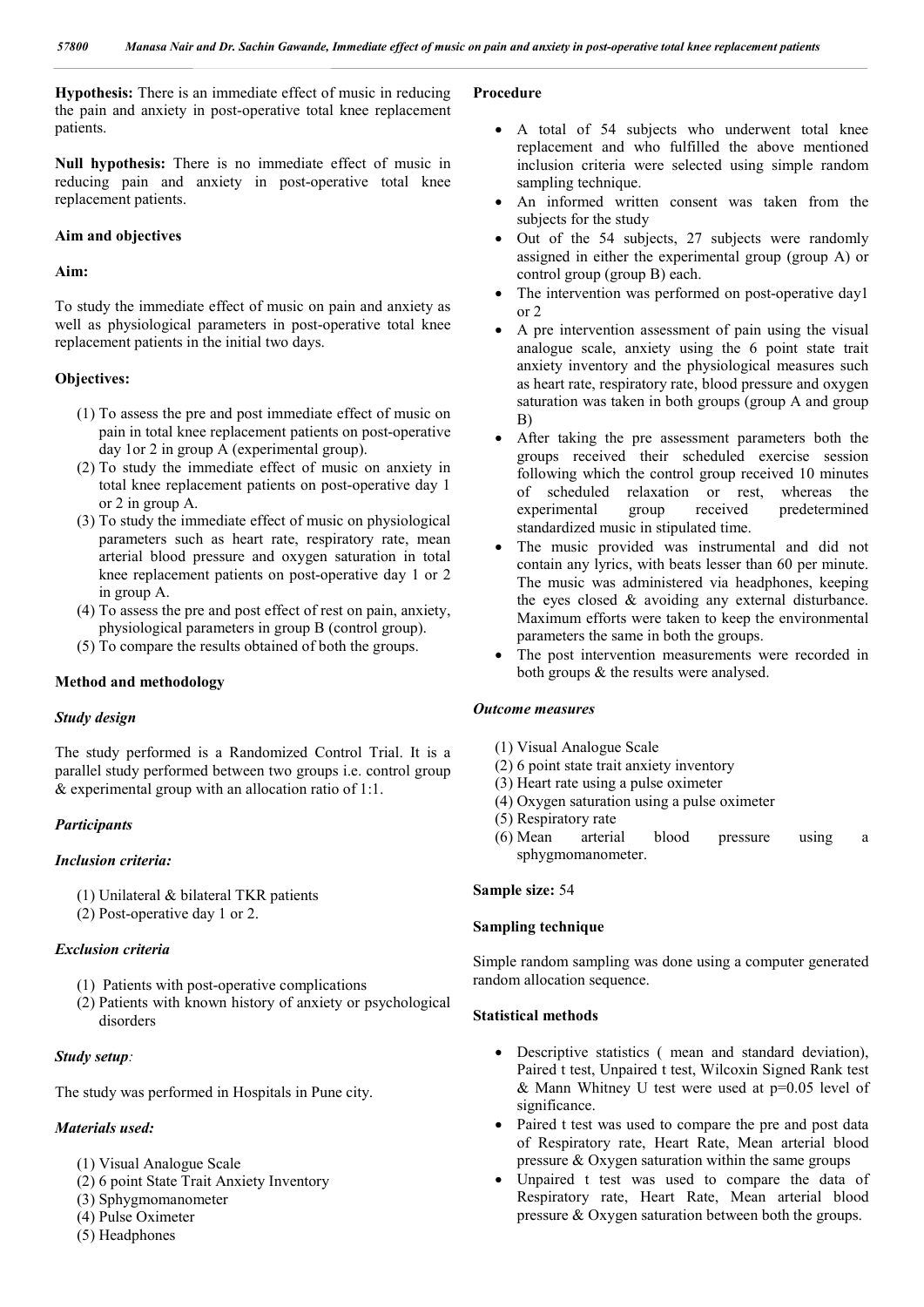| Outcome          | Group A (experimental group) |                   | P value | Group B (control group) |                   | P value | Post-intervention p values between both groups |
|------------------|------------------------------|-------------------|---------|-------------------------|-------------------|---------|------------------------------------------------|
|                  | pre                          | post              |         | pre                     | post              |         |                                                |
| <b>PR</b>        | $84.04 \pm 13.11$            | $82.33 \pm 11.74$ | 0.204   | $80 \pm 10.29$          | $79.73 \pm 9.63$  | 0.42    | 0.42                                           |
| <b>RR</b>        | $19.90 \pm 3.80$             | $17.23 \pm 3.67$  | 0.000   | $15.86 \pm 2.74$        | $15.13 \pm 2.24$  | 0.67    | 0.025                                          |
| SPO <sub>2</sub> | $94.52 \pm 2.60$             | $96.14 \pm 2.32$  | 0.000   | $95.13 \pm 2.80$        | $95.47 \pm 2.19$  | 0.247   | 0.32                                           |
| Systolic BP      | $128.95 \pm 8.68$            | $126.76 \pm 0.32$ | 0.019   | 129.82±6.97             | $130.43\pm4.89$   | 0.390   | 0.702                                          |
| Diastolic BP     | $76.47\pm 6.92$              | $74.19 \pm 6.28$  | 0.008   | $74\pm 6.43$            | $73.91 \pm 5.923$ | 0.833   | 0.643                                          |
| Pain             | $5.38 \pm 1.53$              | $4.95 \pm 1.59$   | 0.084   | $5.56 \pm 1.72$         | $5.47 \pm 1.83$   | 0.793   | 0.273                                          |
| Anxiety          | $35.05 \pm 9.51$             | $28.80 \pm 7.50$  | 0.000   | $33.30 \pm 7.16$        | $30.11 \pm 7.13$  | 0.002   | 0.498                                          |

**Table 1. Pre & post data for both the groups along with their p values**

- Values for pre and post anxiety and pain were compared using the Wilcoxin Signed Rank test.
- Values for anxiety and pain between both the groups were compared by using the Mann Whitney U test.

## **RESULTS**

- 54 subjects were recruited for the study, out of which 27 subjects were randomly assigned in each group i.e. experimental (Group A) & Control (Group B).
- However the study had 9 dropouts in total, 5 belonging to Group A& 4 belonging to Group B. The reasons for this were severe pain & agitation post-operatively or unanticipated complications such as soakage etc.
- In the experimental group, significant difference was seen between the baseline and post-intervention parameters, namely in respiratory rate, oxygen saturation, mean arterial blood pressure & anxiety. (Table 1)
- In the control group, besides anxiety, no significant difference was seen between the baseline parameters & the parameters following the rest period. (Table 1)
- On comparison of the post-intervention results between both the groups, it was found that there was no significant difference in any of the above parameters. (Table 1).
- Respiratory rate could not be commented upon as the baseline parameters for respiratory rate prior to intervention were non-homogenous.

## **DISCUSSION**

Total knee arthroplasty is a commonly performed surgery in the geriatric population owing to the growing incidence of arthritic changes due to a variety of reasons such as obesity, sedentary lifestyle, lack of exercise and so on. However the surgery performed involves a variety of risks and can lead to substantial post-operative pain, anxiety and hence lack of functional independence. Post-surgical requirement of pharmacological management is high to control pain so that adequate rehabilitation is allowed to take place. Since music is believed to have a relaxing effect and reduce anxiety, this study aimed at using it as an adjunct to pharmacological management and physical rehabilitation. In this study, all parameters were measured prior to intervention & the baseline parameters of both the groups did not show any significant difference expect for respiratory rate. The group which received music post their scheduled exercise session i.e. Group A showed some positive changes in the respiratory rate  $(p=0.000)$ , systolic as well as diastolic blood pressure (p=0.019, p=0.008), oxygen saturation  $(p=0.000)$  and anxiety  $(p=0.000)$ , without any significant change in pain or heart rate, as compared to the group which received a quiet rest period, keeping all environmental

parameters the same. The respiratory rate cannot be commented upon when the post intervention parameters of both the groups are compared, this is so because the baseline respiratory rate prior to intervention of both the groups was non homogeneous. However even though the changes obtained in the experimental group after receiving music may be clinically significant, no statistically significant difference was obtained in the concerned parameters on comparison between the two groups. Similar results were obtained in a study performed by Kelly Allred *et al*. (2007) which too was performed on patients of total knee arthroplasty in association with their first postoperative ambulation. In this study as well, no statistically significant difference was obtained in pain, anxiety, physiological parameter as well as opioid consumption when the intervention was provided once. The reasoning suggested for this was that the intervention provided was around a known anxiety provoking event i.e. first day of ambulation, which lead to anticipation of pain as well and hence this lead to their inability to concentrate on the music or during the quiet rest period. (Allred *et al*., 2010) However, on repeated intervention statistically significant difference was obtained in pain, anxiety and physiological parameters. These results also held true when a study performed by Chen HJ *et al*. (2015) showed that there was no significant difference in heart rate, pain & opioid consumption when music was provided to patients' post total knee arthroplasty, however some statistically significant changes were seen in respiratory rate in the experimental group in the surgical waiting area. On repeated intervention it provided results similar to that obtained by Kelly Allred *et al*. (2007) where there was significant decrease in the systolic blood pressure on repeated intervention throughout the period of post-operative recovery. (Chen *et al*., 2015) The results of these studies may differ from the study in question as the intervention offered in this study was not repetitive as compared to the other studies and was provided in conjunction with physical rehabilitation where the patient is conscious in contrast to the study by Chen *et al*. (2015) where the intervention was given in the post-operative surgical waiting area where the patients may still be under the effect of anaesthesia. Hence the results of the above study show that even though there may be some immediate clinically significant difference in post-operative pain and anxiety with music, statistically significant difference was not obtained for a one time intervention.

## **Conclusion**

In conclusion, this study showed that music has no statistically significant immediate effect on pain anxiety and physiological parameters on post-operative day 1 or 2 in total knee replacement patients', however the positive changes obtained in the experimental group may be clinically significant and has a potential to be studied further.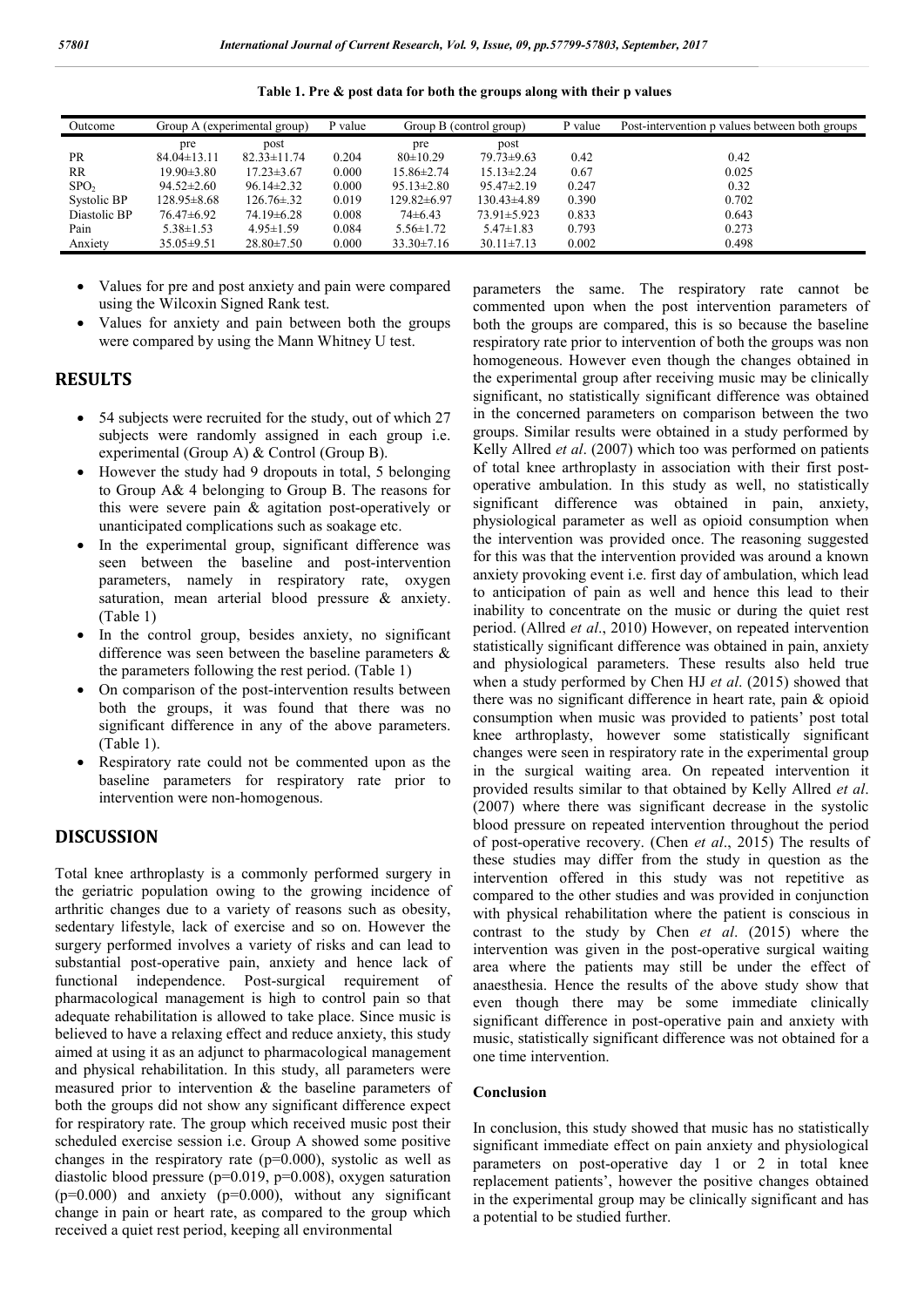## **Scope for further study**

- Effect of music can be measured by providing a longer duration of music, at repeated intervals throughout the post-operative recovery period.
- Effect of music can be measured on the functional mobility of the patients.
- Music which is individually selected by the patient can used to check its effect on pain and anxiety.
- Music with varying characteristics i.e. beats, melody etc. can be used and its effect can be checked.

#### **Acknowledgements**

- I would like to thank all my subjects for participating in the study.
- I would like to thank Dr.Rachana Dabadghav & Dr.SurendraWani for the continuous support & encouragement throughout this study which lead to its successful completion.

# **REFERENCES**

- American music therapy association. http://www.music therapy.org/about/history/
- Allred K.D., Byers J.F., Sole M.L. 2010. The effect of music on post operative pain and anxiety. *Pain Management and Nursing*, *11*(1):15-25.
- Chen H.J., Chen T.Y., Huang C.Y.. , Hsieh Y.M. ,Lai H.L. 2015. Effects of music on psycho physiological responses and opioid dosage in patients undergoing total knee replacement surgery. *Japan Journal of Nursing Sciences*, *12*(4):109-19
- Kay E. and Juanita K. 2001. Music and the PACU environment*. Journal of Perianesthesia Nursing, 16*(2)90- 102.
- Pellino T.A., Gordon D.B., Engelke Z.K., Busse K.L., Collins M.A., Silver C.E., Norcross N.J. 2005. Use of Nonpharmacologic Interventions for Pain and Anxiety After Total Hip and Total Knee Arthroplasty. *Orthopaedic Nursing*, *24*(3)182-19

#### **Appendix A**

#### *Consent form:***Patient information sheet and Consent Form**

- I. **Title of research –Immediate effect of music on pain and anxiety in post operative total knee replacement patients**
- II. **Introduction:** You are invited to participate in a research study. It is important that you read this description of the study and understand your role in it including the nature and risks of participation. Please give your consent to participate in this clinical study only if you have completely understood the nature and the course of this study and if you are aware of your rights as a participant.
- III. **Purpose of the study:** You are invited to participate in a research study that will assess the effect of music on your Pain, anxiety and vital parameters. This will help us develop a treatment alternate to pharmacological treatment. The person responsible for the study is Ms.Manasa Nair.
- IV. **Expected duration of the study and number of research participants:** You will be one of the approximately 54 people who will participate in the study. This is just a onetime evaluation.
- V. **Study procedures to be followed:** if you agree to participate in the study you will be assessed for your pain and anxiety and vital parameters. You will be required to listen to either 10 minutes of music or 10 minutes of silence. It is important that you comply with the instructions given to you.
- VI. **Risks and Discomfort** There are no risks and discomfort.
- VII. **Possible benefits of the study:** by participating in the study you will help us understand if music has any effects on reducing pain and anxiety in post-operative total knee replacement patients. This may help us to develop a new technique of using music for management of pain and anxiety. However there is no guarantee that you will receive direct benefit from being in this study.

## VIII. **What happens when the research stops?**

Your involvement in this study is just 1 time. You can continue your regular activities immediately post assessment.

- IX. **Compensation for the participation:** you will not need to pay any amount for participation in this study. Neither will you be paid any reimbursement for your participation.
- X. **Treatment and compensation for study related injury:**

Kindly bring it to the notice of the assessor if you have any orthopedic, cardio respiratory or neurological problems. In event of any research related injury during your participation, no compensation shall be provided by the researcher. You will be provided medical treatment at this institute for any physical injury that occurs as a direct result of your participation in this study this medical treatment will be at no cost to you. You will not give up any of your legal rights by signing this form.

## XI. **Right to withdraw from the study:**

Participation in this study is entirely voluntary. You may choose not to take part or you may leave the study at any time. Your decision will not affect your further treatment at this or participation in this institute.

### XII. **Confidentiality:**

All the study records will be kept confidential at all times. Your identity will not be revealed except as required by law. The results of your intervention (photos, health related findings) may be published for scientific reasons. Your identity will not be revealed in these publications.

## XIII. **Contact for further information:**

- Thank you for taking the time to read the information about this study. Before you sign this document, you should ask questions about anything that you do not understand. The study staff will answer the questions before during and after the study.
- If you have any questions about this study or how it is being run, side effects or a possible research related illness or injury, you can contact prime researcher
- Dr. Sachin Gawande (Assistant Professor of Neurosciences) between 9am to 5pm
- Contact no.: 7709119974